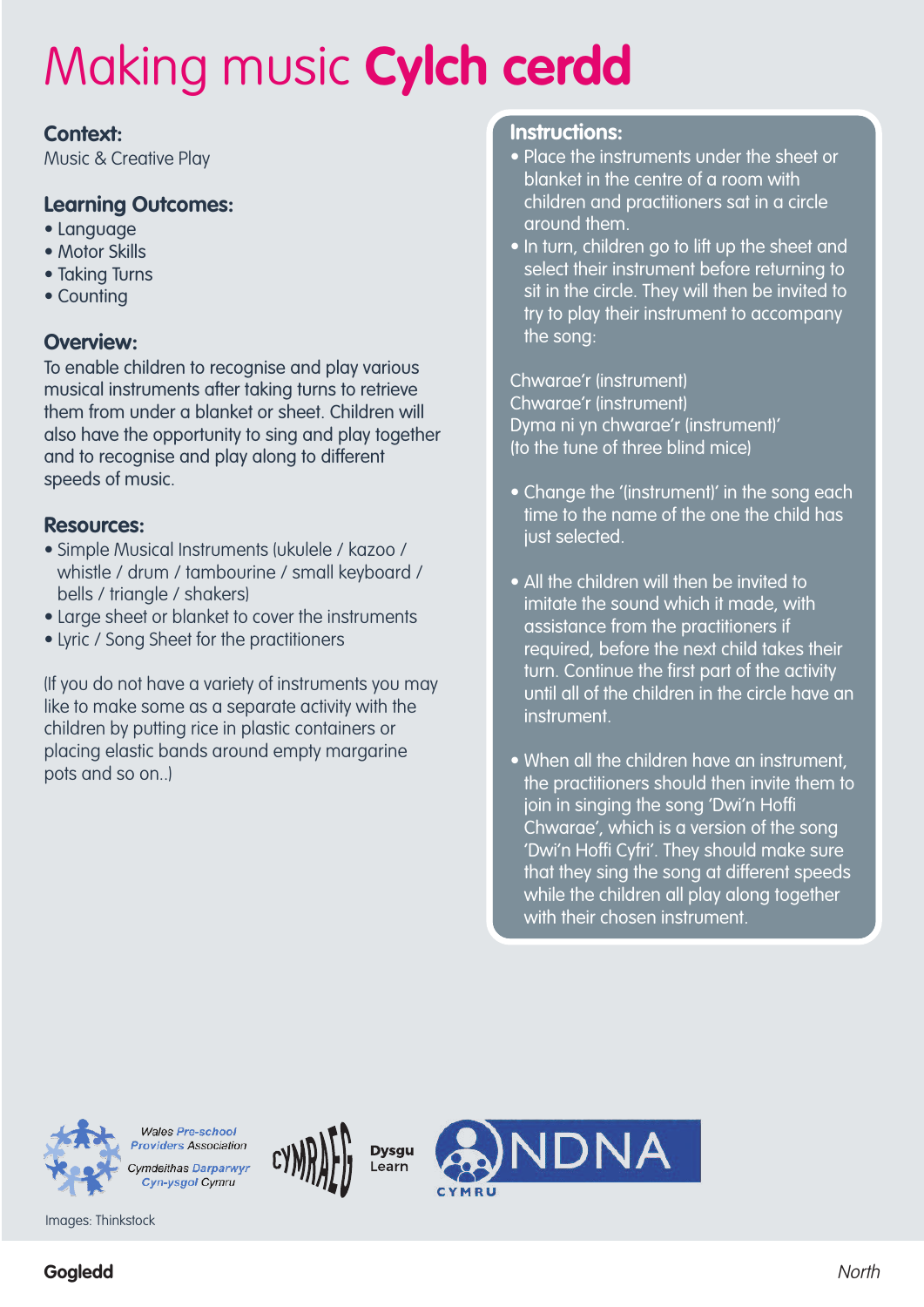### **Dialogue**

I wonder what's under the sheet? **Tybed beth sy o dan y flanced?**

Shall we find out? **Beth am weld?**

- ..... would you like to go first?
- **…. wyt ti eisiau mynd yn gynta?**
- **…. dach chi eisiau mynd yn gynta?**
- What's this?
- **• Beth ydy hwn?**
- (Name of instrument), Well done!
- **• (Enw'r offeryn) Da iawn!**
- How about a song? (Sing the first song Playing the … Playing the … Here we are, Playing the ….)
- **• Beth am gân?**

Sing the song:- **Chwarae'r ……** (name the instrument) **Chwarae'r ……..**(name the instrument) **Dyma ni'n chwarae'r ……**(name the instrument)

- Which sound does it make? … Well done!
- **• Pa sŵn mae'n wneud? … Da iawn!**
- Who's next?
- **• Pwy sy nesa?**
- Well done it looks great!
- **• Da iawn – mae'n edrych yn fendigedig!**

Repeat the above five phrases until all the children in the circle have had a go and have an instrument each **Ail-adroddwch y bum brawddeg uchod hyd nes bod pob plentyn yn y cylch wedi cael tro a chael offeryn.**

How about we sing another song? **Beth am ganu cân arall?**

Together this time! **Gyda'n gilydd tro yma!**

#### I wonder what's under the sheet? **Canu'r gân:**

**Dw i'n hoffi chwarae, Dw i'n hoffi chwarae, Dw i'n hoffi chwarae, Chwarae fel hyn!**

**Dw i'n chwarae'n araf, Dw i'n chwarae'n araf, Dw i'n chwarae'n araf, Araf fel hyn!**

**Dw i'n chwarae'n gyflym, Dw i'n chwarae'n gyflym, Dw i'n chwarae'n gyflym, Chwarae fel hyn!**

**Dw i'n chwarae'n dawel/ddistaw Dw i'n chwarae'n dawel, Dw i'n chwarae'n dawel, Dawel fel hyn!**

> **Dw i'n chwarae'n swnllyd, Dw i'n chwarae'n swnllyd, Dw i'n chwarae'n swnllyd, Swnllyd fel hyn!**

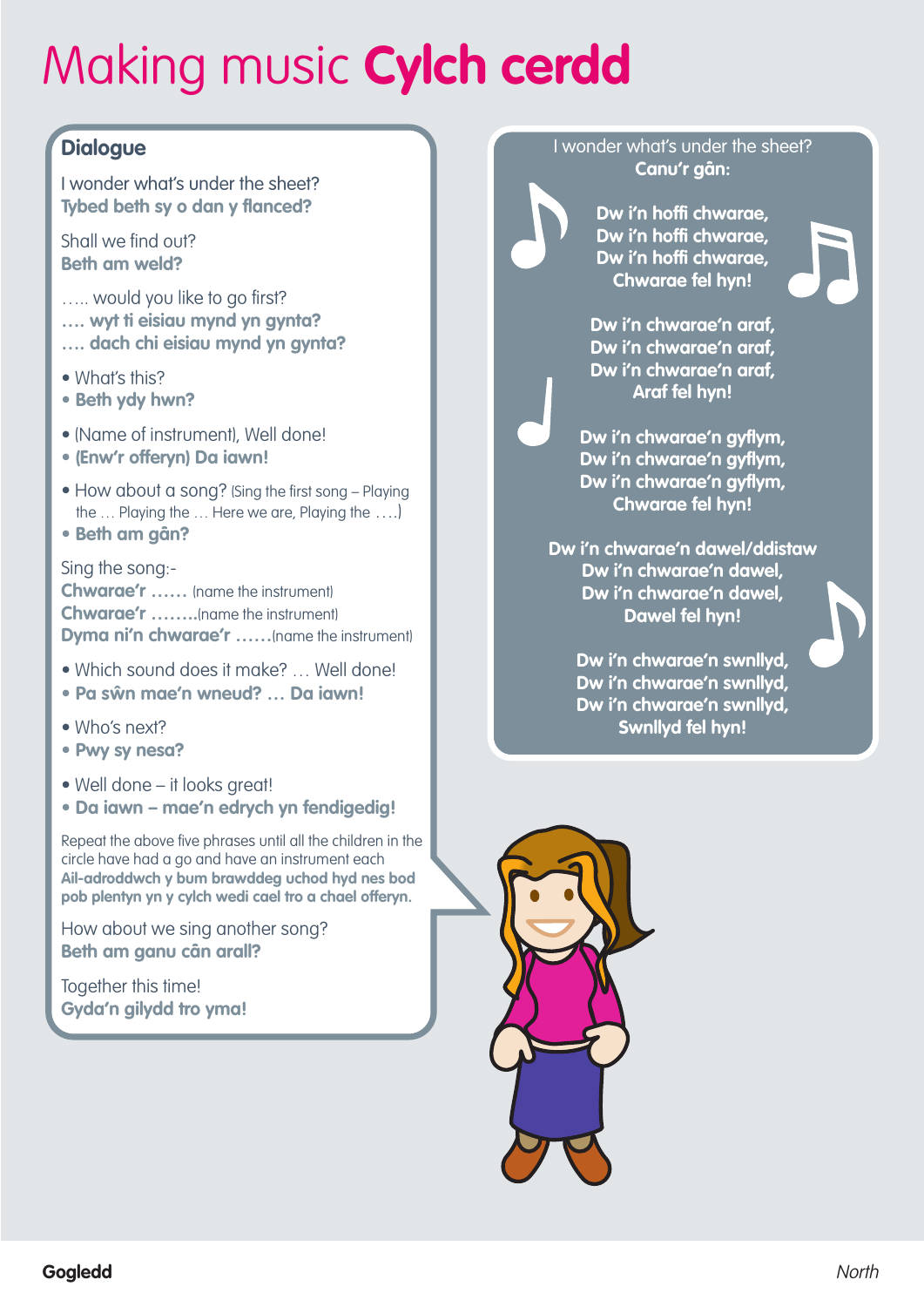## **Useful Vocabulary**

**Offeryn (Off-éhr-in)** Instrument

**Canu (Kán-ee)** Sing (verb)

**Cân (Kahn)** Song

**Sŵn (Soon)** Sound

**Taro (Táh-roh)** Knock/beat (drum)

**Chwarae (Chooáre-ay)** Play

**Dw i'n hoffi (Doeen hóff-ee)** I like

**Dw i'n chwarae (Do-een Chooáre-ay)** I play

**Araf (Áhr-ahv)** Slow

**Cyflym (Kúghv-lym)** Fast

**Tawel / Distaw (Táh-well / Deést-ahw) Quiet** 

**Swnllyd (Swn-llid)** Noisy

**Uchel (Eech-ehl)** Loud

**Gwichlyd (Gweech-lid)** Squeaky

**Llyfn (Lleevn)** Smooth

**Caled (Káhl-ed)** Hard

**Meddal (Méh-thahl – 'the' as in 'this')** Soft

**Melys (Méh-lees)** Sweet

**Hyfryd/Neis (Húghv-reed - Néhees)** Nice

**Da iawn! (Dah yahun!)** Well done!

**Pa un? (Pah een?)** Which?

**Pwy sy nesa? (Puy see néhss-ah?)** Who's next?















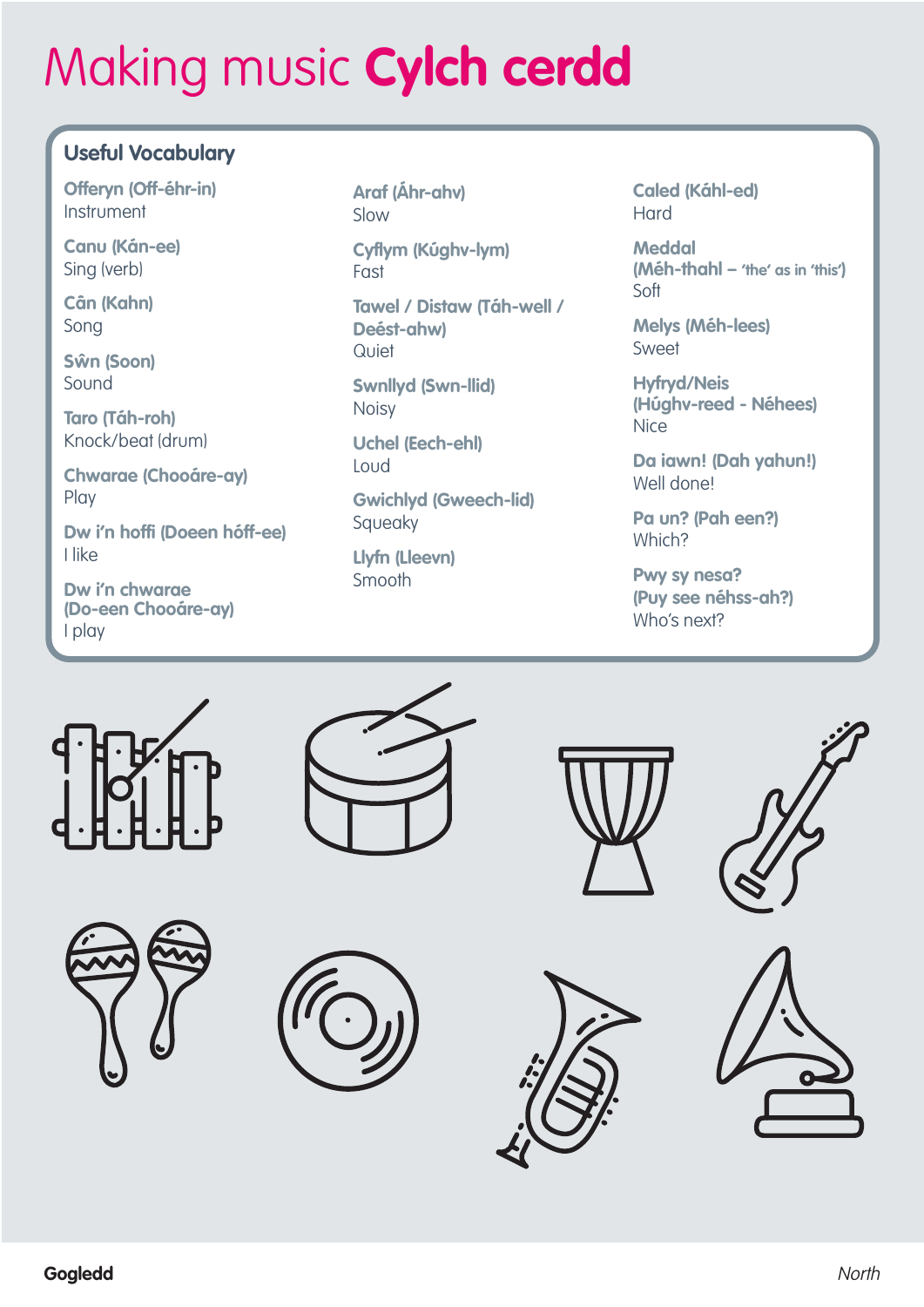### **Names of common instruments:**

**piano (peeahn-oh)** Piano

**allweddell (ahll-wéth-ehll – 'th' as is 'this')** Keyboard

**gitâr (guee-táhr) Guitar** 

**gitâr fâs (guee-táhr – váhs)** Bass guitar

**gitâr drydan (guee-táhr dréd-ahn)** Electric guitar

**banjo (báhn-joh)** Banjo

**mandolin (mahn-doh-lín)** Mandolin

**iwcalili (eew-kahl-eé-lee)** Ukulele

**clychau (klúgh-chay)** Bells

**ffidil (féed-eel)** Violin

**fiola (vee-óh-lah)** Viola

**sielo (cheél-oh)** Cello

**bâs dwbl (bahss doó-bull)** Double Bass

**telyn (tél-in) Harp** 

**ffliwt (fleewt) Flute clarinét (clahr-in-éht)** Clarinet **obo (óh-boh)**

Oboe

**Melys (Méh-lees)** Sweet

**Basŵn (bah-sóon)** Basoon

**corn (kóhrn)** Horn

**corn Ffrengig (kóhrn ffréhng-eeg)** French Horn

**trwmped (tróóm-pehd) Trumpet** 

**trombôn (trohm- bóhne)** Trombone

**tiwba (téew-bah)** Tuba

**drwm (droom)** Drum

**drymiau (drúghm-eeay)** Drums

**seiloffon (sáy-loh-ffohn)** Xylophone

**recorder (reh-kóhr-dehr)** Recorder

**chwiban tun (chwée-bahn tin)** Penny whistle

**sacsoffon (sáhks-oh-ffohn)** Saxophone

**tambwrîn (tahm-boo-réen) Tambourine** 

**triongl (tree-óngl) Triangle**